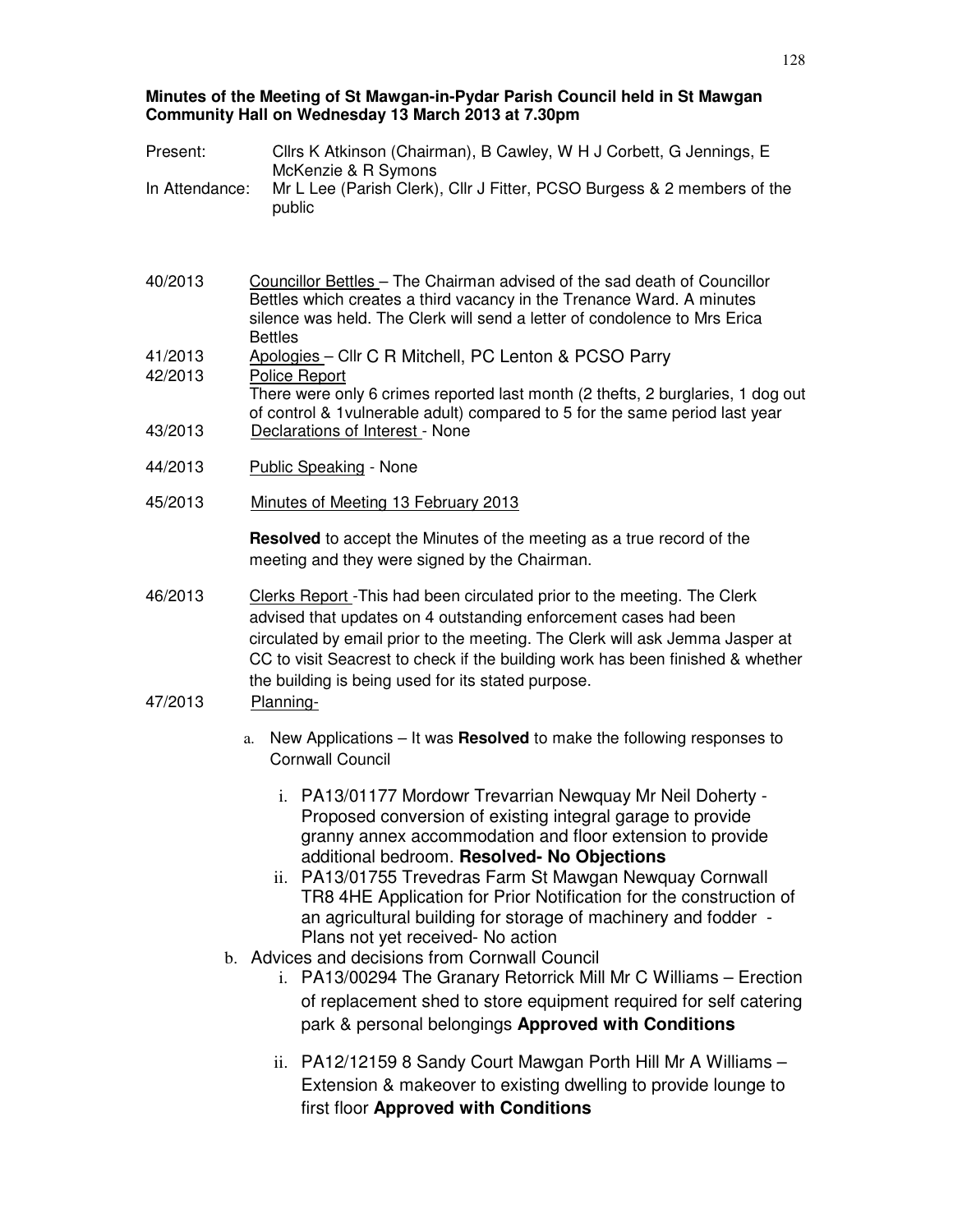- iii. PA12/10897 St Josephs St Mawgan Newquay Mr Elliot Walker - Hedgerow to rear of office on the south side of the garden. containing a mixture of Sycamore, Hazel and Hawthorn coppice. Proposing to thin by 25% from the top to the bottom of the garden. Removing any overhanging limbs in order to allow light in to the garden **Decided not to make a TPO**
- iv. PA12/04452 The Caravan Gluvian Farm Mawgan Porth Mr G Lay Retrospective for continuation of livery business with static caravan for office & residential use. **Approved Temporary Period**
- v. PA12/06105 Mawgan Porth Pool Lake Retorrick Mill Mrs J Reynolds –Grid ref 186569/66915 Retention of log cabin **Approved with Conditions** (Temporary until 20 February 2016)
- vi. PA12/02093 Riviera Lodge Inn The Clerk advised that conflicting emails had been received from CC regarding whether this application should go to Committee. The Clerk will contact Gemma Halstead (CC) to make further enquiries
- vii. Appeal Ref: APP/D0840/A/12/2184996 Land at Trenance, (OS Grid Ref 18501267780), Mawgan Porth, Newquay, Cornwall

The appeal is made under section 78 of the Town and Country Planning Act 1990 against a refusal to grant planning permission.

#### The Appeal is Dismissed

- c. To discuss Enforcement Issues No new issues
- 48/2013 Amenity Area
	- a. Working Group Report- None Received
	- b. Playing Field access from pedestrian bridge The Clerk advised that both Mrs Young-Jamieson & Mr Rawling believe they own the ramp outside the playing field. Mrs Young-Jamieson strongly feels that there is no need for further disabled access to the field as there are already 2 disabled access points on the far side of the field. Due to the steepness of the slope inside the gate a substantial ramp would be required. Cllr McKenzie will report this back to the school governors. The Clerk will check the legal position on whether it is necessary to provide disabled access at every entrance point.
	- c. Decommission of the Multi-play unit The Clerk expressed concern regarding the use of a chainsaw to decommission the Multiplay unit. The Amenity WG will approach playground suppliers for further ideas & will report back to full council.
	- d. The Chairman advised that Mr Rawling had loaned Tim Michell his roller in order that the playing field could be rolled after the New Year's Day football match. The Clerk will write to thank Mr Rawling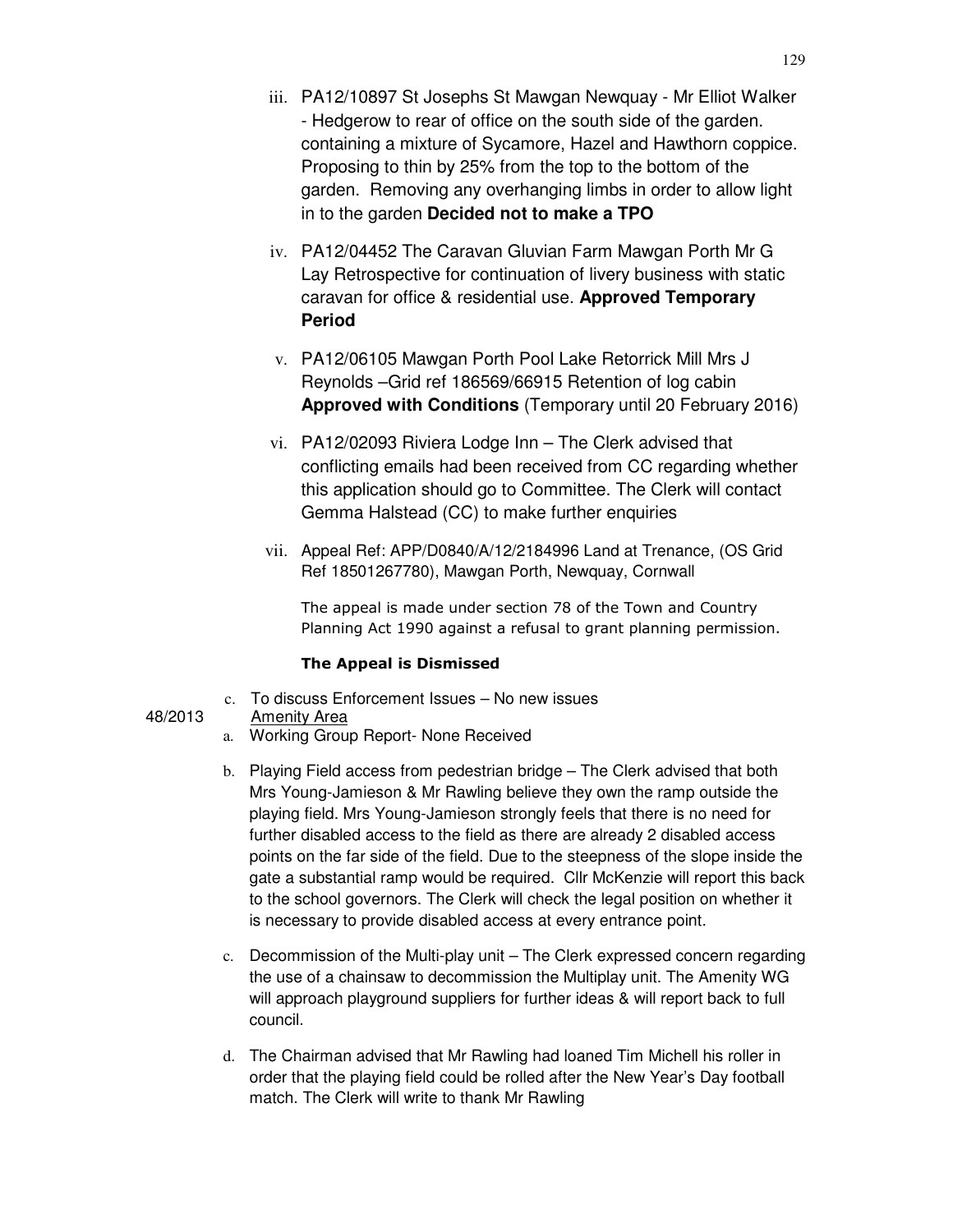### 49/2013 Beach & Environment

- a. Working Group Report None Received
- b. **Resolved** that the beach should be cleaned daily from 29 March to 30 September for this season. Clerk to write to Mr Farmer
- 50/2013 Transport & Rights of Way
	- a. Working Group Report None Received
	- b. Footpath 31 The Clerk will write to Hamish Gordon at CC, once again to pursue the re-instatement of the horse barrier.
	- c. Footpath at Bolingey Resolved that Cllr Mitchell should meet up with a representative of Cornwall Environmental Consultants to discuss the badger hole usage.
- 51/2013 Reports circulated prior to the meeting
	- a. The Newquay Cornwall Consultative Forum held on 04 March
	- b. Newquay St Columb Community Network Panel Meeting 12 March
- 52/2013 Elections 02 May 2013
	- a. The notice advertising the Unitary Councillor Election has been displayed on the 2 main notice boards
	- b. The notice advertising the Town & Parish Councillor Election has been displayed on the 2 main notice boards
	- c. The Clerk distributed Nomination packs to all the Councillors present Other interested persons should request their pack from Cornwall Council on 01579 341234 or by e-mail to: voter-registration@cornwall.gov.uk.

#### 53/2013 Accounts

a. It was **Resolved** to pay the following accounts:

| T Michell                                       | Maintenance February          | £ | 781.01     |
|-------------------------------------------------|-------------------------------|---|------------|
| L Lee                                           | Salary & Expenses February    | £ | 657.55     |
| <b>MPVH</b>                                     | Hall Hire                     | £ | 20.00      |
| St Mawgan Community Hall Running Costs Donation |                               |   | 500.00     |
| <b>MPVH</b>                                     | <b>Running Costs Donation</b> | £ | 500.00     |
| Cornwall Air Ambulance<br>Donation              |                               |   | 50.00      |
| Cornwall Council                                | Refund payment in error       |   | £20,000.00 |
| Total                                           |                               |   | £22,508.56 |

# 54/2013 Correspondence for information – All circulated

- a. CC- Town & Parish Newsletter Edition 13 04 March 2013
- b. CALC The Week Issues 2 & 3
- c. CRCC –Forestry Commission- Green Connect 3 Event re tree planting & woodlands- 02 March 2013